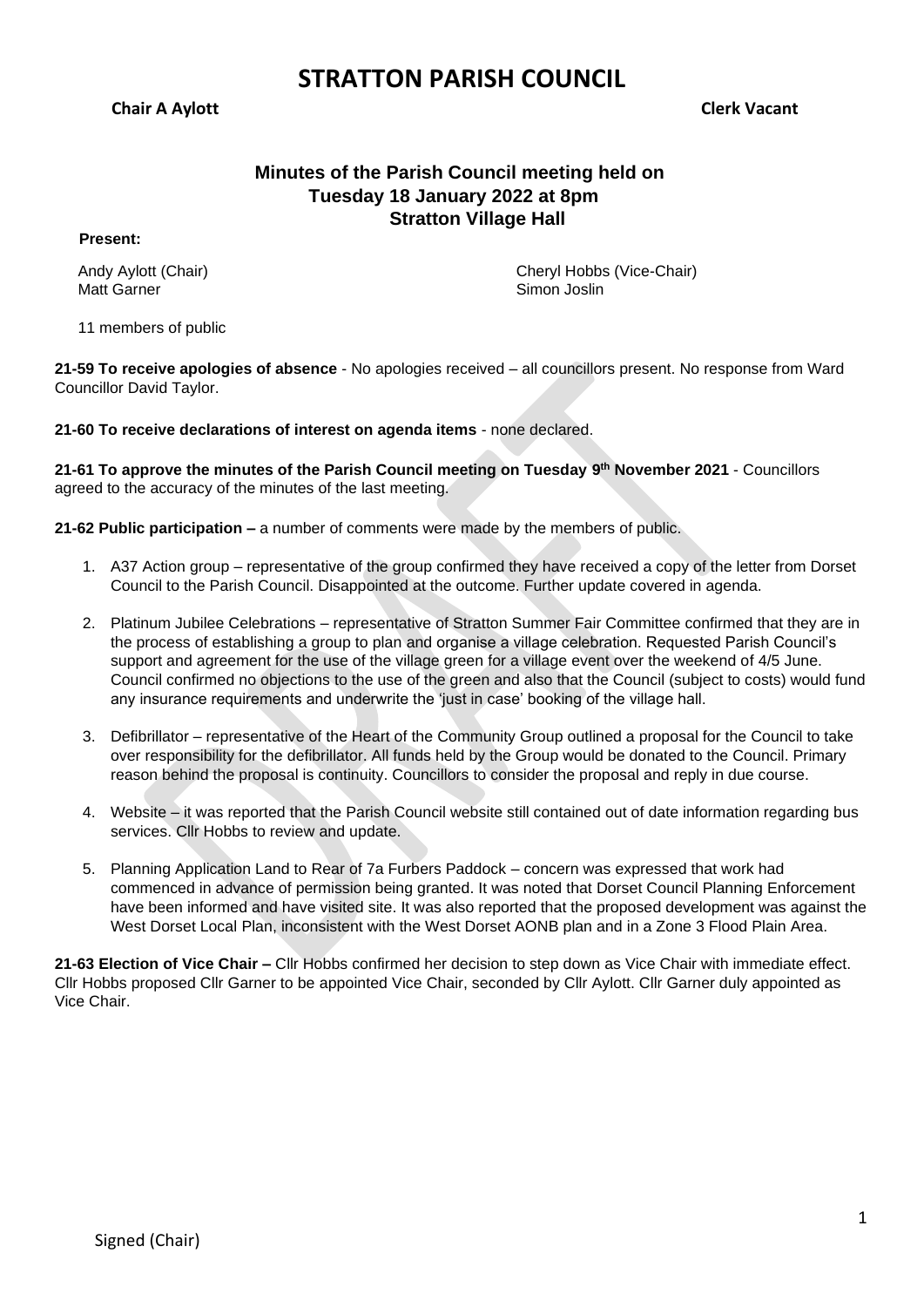## **Chair A Aylott** Chair A Aylott Chair A Aylott Chair A Aylott Chair A Aylott Chair A Aylott Chair A Aylott Chair A Aylott Chair A Aylor Aylor Aylor Aylor Aylor Aylor Aylor Aylor Aylor Aylor Aylor Aylor Aylor Aylor Aylor Ay

### **21-64 Finance**

1. Receipts and Payments since the last meeting –

| Account     | <b>Parish</b> | V/Green   | <b>Parish Plan</b> | VAT    | <b>Balance</b> |
|-------------|---------------|-----------|--------------------|--------|----------------|
| Balance b/f | 17,336.53     | 37.848.96 | 1.419.56           | 725.62 | 55,879.43      |
| Receipts    | 0.00          | 0.00      | 0.00               | 752.62 | 752.62         |
| Payments    | 731.25        | 1.115.06  | 0.00               | 72.01  | 1,918.32       |
| Balance c/f | 16,605.28     | 36,733.90 | 1,419.56           | 45.01  | 54,713.73      |

Details of income received, and expenditure made since the previous meeting was circulated:

| <b>Receipts</b>                               |           |
|-----------------------------------------------|-----------|
| VAT refund                                    | 752.62    |
| <b>TOTAL</b><br>£                             | 752.62    |
|                                               |           |
| <b>Payments</b>                               | (inc VAT) |
| <b>Parish</b>                                 |           |
| <b>DAPTC - Councillor Training</b>            | 35.00     |
| JAF Graphics - Hedgehog Signs and fixings     | 180.00    |
| Royal British Legion - Sect 137 Grant         | 25.00     |
| Charminster St Mary's School - Sect 137 Grant | 100.00    |
| Charminster Guides - Sect 137 Grant           | 100.00    |
| Dorchester Youth Centre - Sect 137 Grant      | 100.00    |
| Stratton Defibrillator - Sect 137 Grant       | 80.00     |
| Samaritans - Sect 137 Grant                   | 50.00     |
| Women's Aid - Sect 137 Grant                  | 50.00     |
| Stratton Village Hall - No. 2100              | 41.25     |
|                                               | 761.25    |
| <b>Village Green</b>                          |           |
| Dorchester Timber - Wood for Repairs          | 25.87     |
| Mowlem Metalcraft - Repairs to Gate           | 144.00    |
| V G Pullman & Sons - Clearing Gullies         | 590.00    |
| R. Healey - Repairs to Climbing Frame         | 315.00    |
| AG Tree Services - New tree & Guard fence     | 82.20     |
|                                               | 1,157.07  |
| <b>TOTAL</b>                                  | 1,918.32  |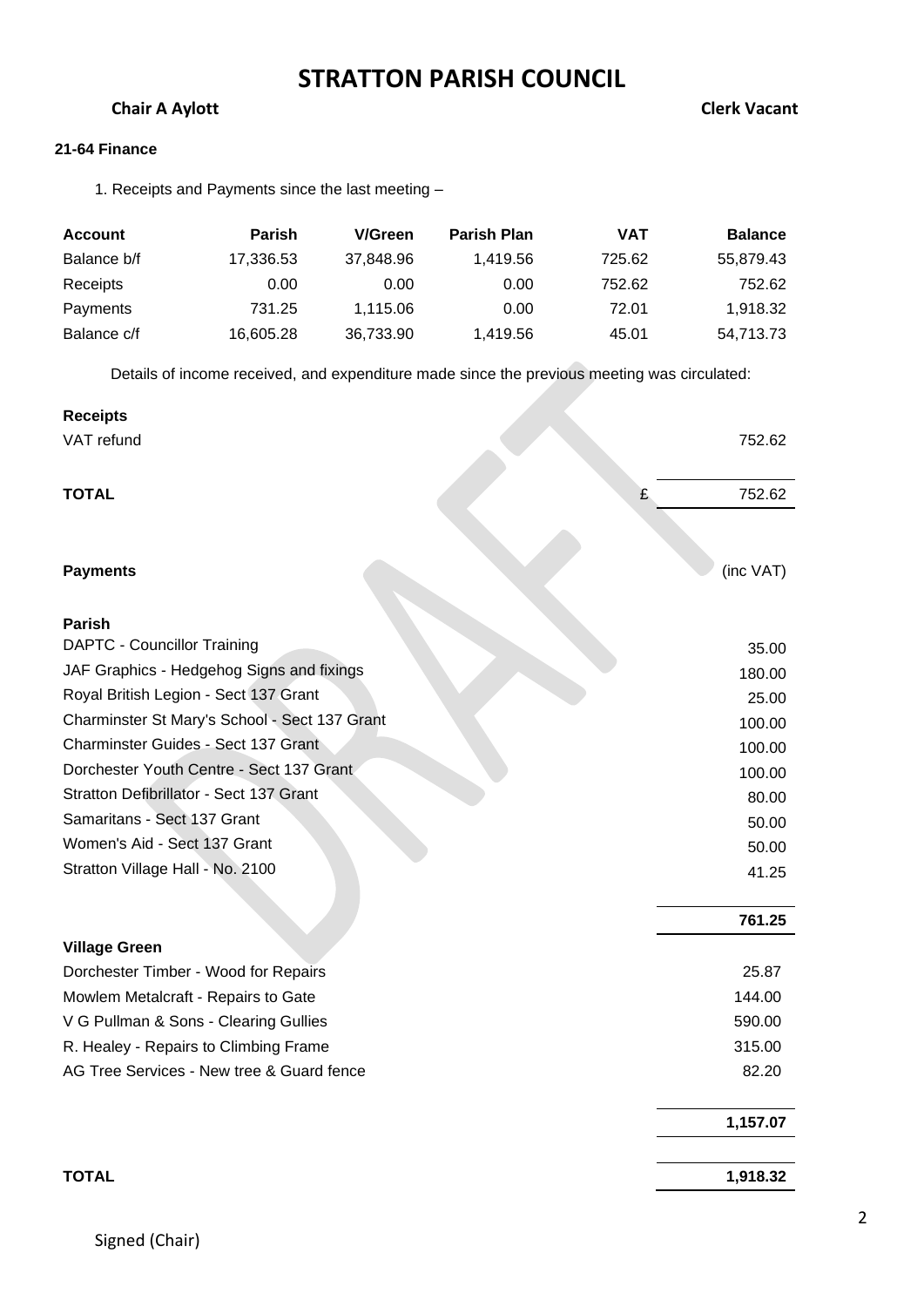### **Chair A Aylott** Chair A Aylott Chair A Aylott Chair A Aylott Chair A Aylott Chair A Aylott Chair A Aylott Chair A Aylott Chair A Aylott Chair A Aylott Chair A Aylott Chair A Aylott Chair A Aylott Chair A Aylott Chair A Ay

- 2. Budget Monitoring Report Cllr Aylott reported that the Village Green element of the account was overspent and will need to be balanced against other funds. Otherwise, all as expected.
- 3. Cllr Garner reminded Cllr Aylott of the action outstanding from the last meeting namely to make the restrictions associated with use of the Village Green fund more clearly and easily visible on the website.
- 4. S137 grants had all been paid (detail above in finance report). Acknowledgements and thanks for grants received from several of the organisations.
- 5. Cllr Aylott confirmed that the revised Precept agreed at the last meeting had been submitted to Dorset Council.
- 6. Hedgehog signs now in place & donations received from residents as promised.
- 7. Review of Administrative Procedures
	- a. Cllr Aylott confirmed that MS Office on the Parish PC had been updated.
	- b. Online banking was still work in progress, but all councillors committed to getting it set up.
	- c. Potential to transfer funds from NS&I account into a Bond which would pay slightly more interest was discussed. Agreed that we would wait until the next meeting to make any decisions – the difference is marginal, and funds would then be tied in for 12 months.
	- d. Remainder of the actions to be 'parked' until we have a new Parish Clerk.

**21-65 Appointment of Parish Clerk -** Cllr Garner confirmed that the advert was now 'live' on Dorset Association of Town & Parish Council website and was in the process of setting up for Jobcentre Plus and Indeed. Village social media sites also posted to. Cllr Hobbs will place on SPC website. Closing date confirmed as 25<sup>th</sup> February.

#### **21-66 Planning**

Planning application P/FUL/2022/00090 (Land to rear of 7a Furbers Paddock) was discussed. As the application had only very recently been received Councillors had not had the opportunity to form a view. It was however noted that, as stated in the public participation part of the meeting, works have started in advance of the appropriate approvals being in place. Councillors to revert to Chair with views by  $28<sup>th</sup>$  January.

#### **21-67 To receive reports of General Maintenance**

- 1. Village Green Play Area agreed in principle to replace the rocking horse and swing as they are nearing the end of their life. Cllr Joslin to discuss with neighbour potential sourcing. Cllr Joslin enquired whether it was appropriate for the Council to support fundraising activities for other initiatives such as the Playing Field equipment. Agreed that, in principle, yes. Cllr Joslin also agreed to see what other sources of funding might be available to the PC.
- 2. Safety Repairs repairs to field gate and village green play equipment have been completed.
- 3. Queen's Green Canopy Project Cllr Aylott provided an update and confirmed that the Environment Agency have no objections to the idea providing it does not alter the level of the land. Advice received on suitable tree species for the area. There is a possibility of trees being donated by the Woodland Trust. Cllr Aylott to follow up.

Cllr Joslin enquired whether there was an opportunity to create a Community Orchard the Council will consider whether there is appropriate space as part of the Canopy project

Cllr Garner asked whether the Canopy would need to be completed prior to the Jubilee, Cllr Aylott confirmed that it is not a timebound project in so far as the current planting season goes.